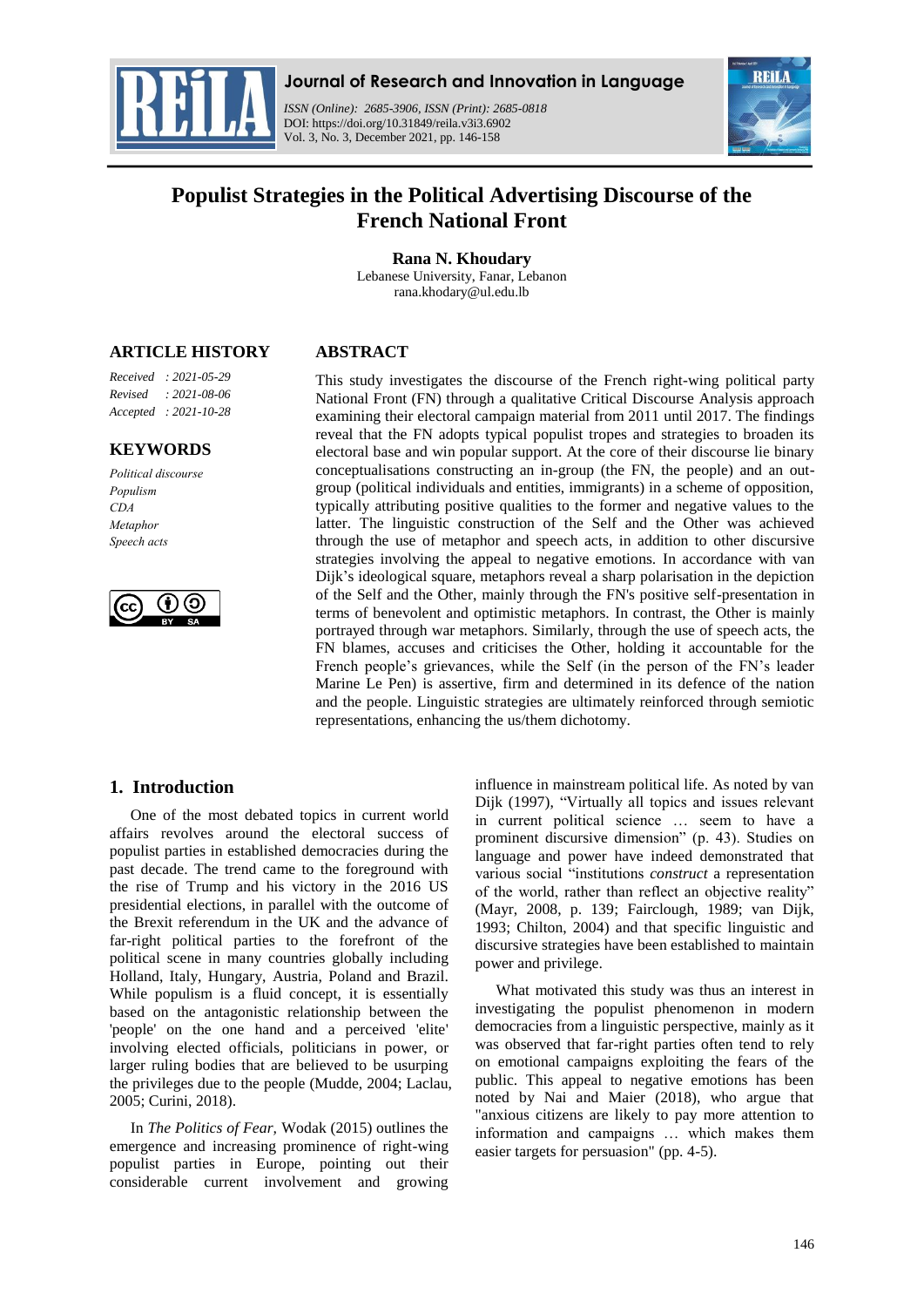The case of a progressive western European country such as France, historically renowned for its liberal values, is particularly interesting. Although many studies have been conducted on the ideology of the French far-right political party the National Front ('Le Front National') under the mandate of its founder Jean-Marie Le Pen (Marcus, 1995; Davies, 1999; Jamin, 2009), little attention has been paid to the evolution of the party"s political stances and discourse since the takeover of his daughter Marine Le Pen who has manifestly attempted to soften up the radical image associated with her father, notably by dismissing him, and more recently by rebranding the party as the National Rally *(Rassemblement National)*  in a further attempt at dissociating the new direction it has taken under her leadership from its controversial origins. This paper aims to examine the discourse of the National Front (henceforth referred to as FN) under Marine Le Pen's current leadership, as evident in their electoral campaign material. In light of the considerable advances achieved by the FN and which brought it to the forefront of the French political scene in recent years, the main concern of this study involves the discursive construction of a dichotomised opposition between the self and the other in the party"s discourse through particular linguistic strategies typical of right-wing populist discourse. The questions that drive the analysis, in particular, revolve around the use of metaphors and speech acts as persuasive devices holding the potential to impact considerably the formation of public opinion.

### **1.1 Political Discourse**

Like many other types of institutional discourse, political discourse is a complex human activity that deserves to be the subject of a critical investigation, particularly by virtue of the central place it occupies in the organisation and management of society (Chilton, 2004). In their various forms, most political activities, including political speeches, interviews, advertising and electoral campaigning, are essentially discursive in nature (van Dijk, 1997).

The importance of political campaigns has recently come to the foreground, given their potential to attract the public"s attention, influence their beliefs and opinions, and mobilise them to take action (Curini, 2018). The persuasive function of political discourse, in particular, has specifically received much attention (Chilton, 2004; Cap, 2006; van Dijk, 2006; Mayr, 2008). According to Sornig (1989), the purpose of political language indeed "is not so much to inform as to make people believe, and in the end, to act upon their beliefs, [thus] he/she who sounds like one of us is the one we most easily trust" (p. 109).

### **1.2 Populism**

As pointed out earlier, the last decade has witnessed the rise of right-wing populist movements which are achieving remarkable electoral success at local and national levels in Europe and the rest of the

world. While this new reality must be acknowledged, some have described the evolution of these movements as a "worrying development" (Oudenampsen, 2011, p. 117). Following Mouffe, Oudenampsen argues that late  $20<sup>th</sup>$  century developments in Europe gave right-wing populists the opportunity to redefine and reshape the political landscape along new cultural lines in addition to the existing socio-economic and ideological ones.

In their study of the 2016 US presidential elections, social scientists Oliver and Rahn (2016) highlight the populist appeal of Trump"s rhetoric, particularly in terms of the "Manichean" and "apprehensive" outlook he promoted and which served to gain him extraordinary electoral support. Their findings align with Wodak"s (2015) study of the *Politics of Fear*  which outlines the ways in which populist right-wing politicians exploit the public's anxiety and insecurities to subvert the status quo.

Several studies have been recently conducted on the populist zeitgeist, examining the various manifestations of populism and the recurrent leitmotifs and common argumentative and rhetorical strategies adopted by populist parties across the globe. Stoica (2017) discusses the political myths typically used in populist discourse, which rely on the creation of narratives enabling the public to conceptualise complex messages in an accessible way, outlining specifically the notions of unity, the saviour, the golden age, in addition to the conspiracy myth. Kaya and Tecmen"s (2019) study investigates the existential crisis amplified by populist discourse in Europe, capitalising on the issue of "civilisational identity" by pitting the European culture against Islam.

Other studies have examined the discursive strategies employed by populist parties in various geographical and political contexts. Bonikowski and Gidron (2016) explore the discourse of US presidential campaigns, including both Democrat and Republican candidates from a sociological perspective, while Sengul (2019) studies right-wing populist discourse in Australia from a political communication approach.

Several research studies have further been dedicated to the populist phenomenon in the European context. Cervi et al. (2020) explore the construction of the other in the discourse of Italian Interior Minister Matteo Salvini by creating an anti-immigrant narrative. Bos and Brants (2014) examine the relationship between populist political rhetoric and media representations in the Netherlands. Jagers and Walgrave (2007) define populism as a political communication style by studying the discourse of six political parties in Belgium. Salgado (2019) investigates the role of social media in disseminating populist discourse and communication styles in Portugal.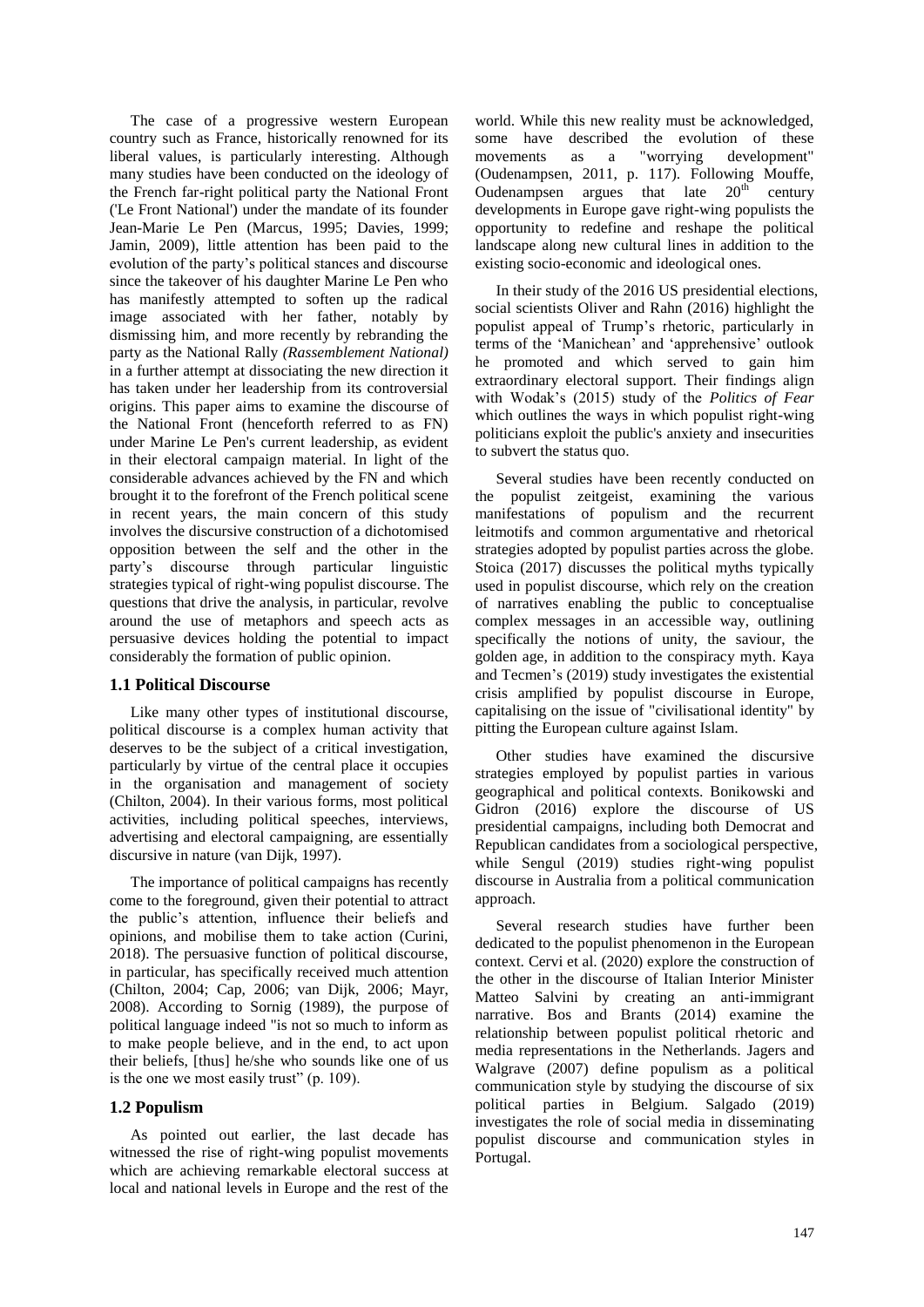With the broad attention populism has received in international scholarship, nevertheless, no study has to our knowledge specifically attempted to explore the discursive strategies employed by the French FN political party in their electoral campaigns, particularly over the past decade.

# **1.3 The French National Front**

The National Rally (RN), known as the National Front (FN) until June 2018, is a French political party founded in 1972 and chaired by Jean-Marie Le Pen until the takeover of his daughter Marine Le Pen in January 2011. The FN emerged in the French political landscape in the 1980s and distinguished itself for its populist appeal (Williams, 2006). While initially a marginal far-right party, it gradually achieved critical electoral successes, culminating in Marine Le Pen's qualification for the final round of the 2017 presidential elections in which she obtained 33.90% of the votes against Emmanuel Macron.

Under Marine"s leadership, the party has attempted to distance itself from its fascist origins as she undertook to present a softer, more modern image and broaden the party"s base. This strategy was met with success as it increased the FN's popularity and led to several electoral advances and victories.

Drawing on Moffitt's (2016) definition of populism as a "political style", this study proposes to investigate the elements that constitute the FN"s political campaigning style in terms of linguistic and discursive strategies, shedding light on the implications of the use of such strategies and the potential repercussions they could have on public opinion.

# **2. Method**

This research adopts a Critical Discourse Analysis (CDA) perspective to study the discourse of political advertising. CDA is a multidisciplinary approach that views language as a form of social practice (Fairclough, 1989, 1995). One of the main concerns of this approach revolves around the potential of language to manipulate users' perceptions, leading to the formation of certain world views, thus its significance for the study of political discourse. Within CDA, the socio-cognitive approach propounded by van Dijk (1998) is relevant to this research since it views discourse use and production in terms of mental models carrying and promoting specific representations of social beliefs and knowledge. In particular, van Dijk's (1997) notion of the ideological square will form the core of the analysis in terms of binary conceptualisations that construct a 'us' vs 'them' dichotomy, typically emphasising 'our' qualities and good deeds as opposed to 'their' negative attributes and actions.

As noted by Wodak (2009b), this "binarity serves important functions in politics by including some and excluding others ('Othering') and/or by defining a distinct group of victims and a group of perpetrators who can be blamed for something ('Scapegoating')" (p. 585). Most importantly, what needs to be underlined is that the influence that can be achieved through such polarisation is "first of all a control of the mind, that is, of the beliefs of recipients, and indirectly a control of the actions of recipients based on such manipulated beliefs." (van Dijk, 2006, p. 362).

# **2.1 Theoretical framework**

The binary collective representations underlying the ideological square can be realised at various linguistic and discursive levels, including lexicosemantic choices, rhetorical strategies, pragmatic devices and semiotic techniques (van Dijk, 2006; Wodak, 2009b). The main dimensions that will be investigated in this study are metaphors at the rhetorical level, and speech acts at the pragmatic level. The choice of the metaphorical dimension was motivated by the ability of metaphors to frame social phenomena and events, as well as their persuasive potential. As for speech acts, they are also particularly relevant to the study of political discourse by virtue of the various functions they can perform, namely, cautionary, promissory, accusatory, etc., all of which can also be exploited to influence public opinion and guide the electorate's actions and decisions.

Another strand of CDA will also inform a section of the analysis, drawing on the discoursehistorical approach of Wodak et al. (2009), which is concerned with a contextualisation of discourse within broader historical contexts. In particular, this paper will draw on the notion of *topoi* employed in the discursive construction of national identity. Additionally, and since the data mainly consists of election campaign posters, this study will also examine semiotic representations since, "Like linguistic structures, visual structures point to particular interpretations of experience and forms of social interaction" (Kress and van Leeuwen, 2006, p. 2) and can "express (ideological) meanings and contribute to the overall meaning of texts" (Mayr, 2008, 10). It is important to note that while the main focus of this study is not centred on semiotic representations, visual elements will be discussed where they are seen to contribute to the message being communicated.

# **2.2 The Data**

In her work on right-wing populist discourse, Wodak (2015) outlines the vital role of performance in right-wing populist parties' public strategies, making considerable use of mainstream media and social media platforms. In an earlier study of the FN's evolution under the mandate of its original founder, Davies (1999) had already noted the party's "modern" outlook: "It was the first French political party to have its Internet web site, and its output of publicity material is not only unremitting but impressive in its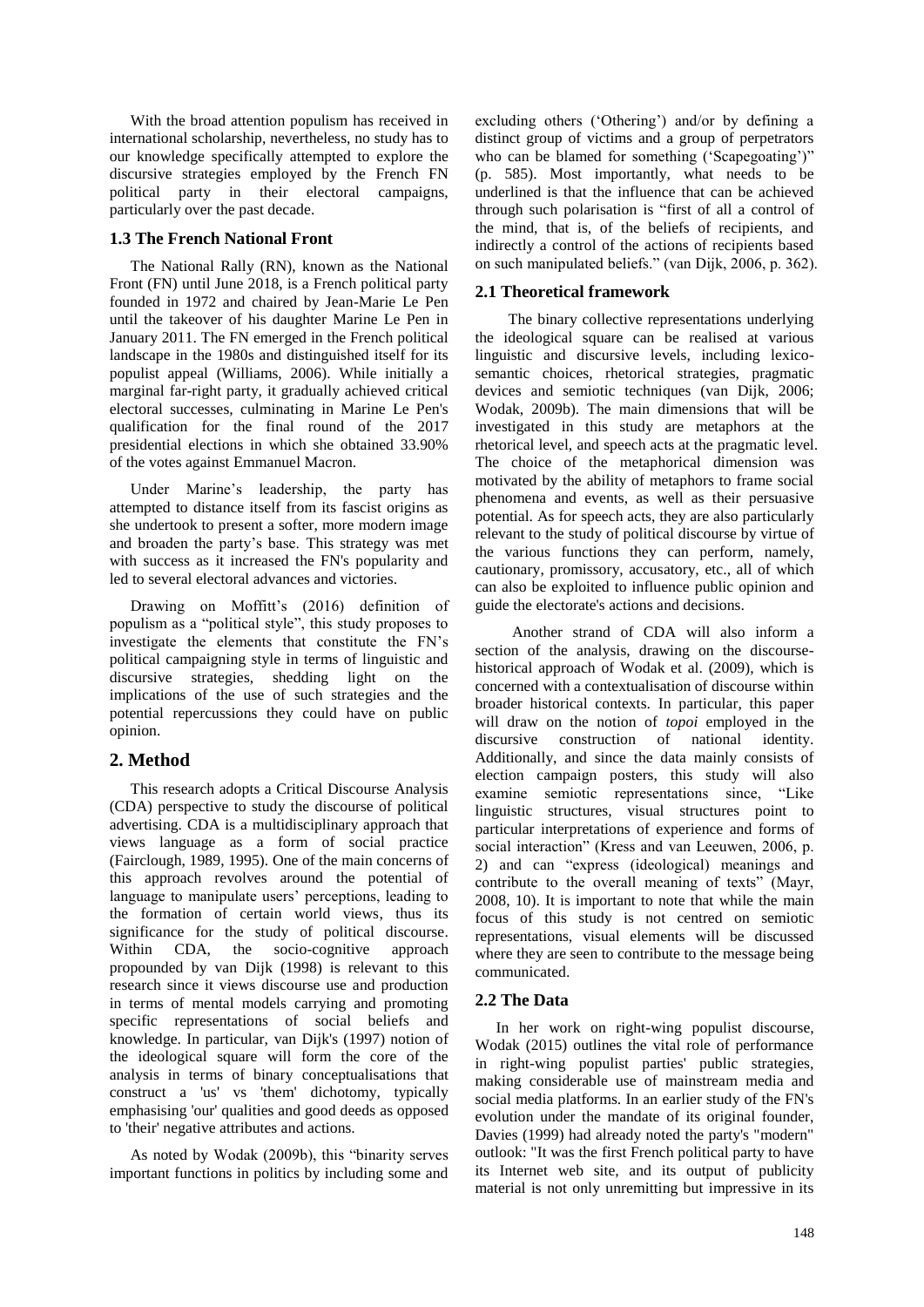scope and production quality" (p. 6). Davies argues that this could be a residue of the party's earlier days when it was cast out as a racist and fascist movement, thus "publicity, advertising and propaganda are important concerns for the  $FN - a$  political formation devoid of favourable media coverage and thus forced to rely on posters, slogans" (p. 224).

The data under study comprises material from the FN's political advertising campaigns, mainly 61 preelection posters and brochures, including campaign slogans and conference posters. The material was obtained from the FN's Facebook account. It involves the period since Marine Le Pen's takeover in January 2011 up until the last French presidential elections in 2017, with a specific focus on pre-election material (namely, the 2012 Presidential elections, the March 2015 Departmental elections, the December 2015 Regional elections, and the 2017 Presidential elections). All the items posted on the FN"s social media platform within this time frame were included in this study, with the exception of a few that did not incorporate a linguistic component and only consisted of visual elements. The dates provided for each item figure as they were posted. Unless otherwise indicated, the researcher has emphasised the data to highlight relevant lexical choices<sup>1</sup>.

# **3. Findings and Discussion**

This study adopts van Dijk's (1997) framework for the analysis of the FN's political advertising material, particularly regarding strategies of positive selfpresentation and negative other-presentation. As specified earlier, this paper will investigate the use of metaphor and speech acts, in addition to the use of rhetorical topoi, which serve to induce a sense of fear.

Oliver and Rahn (2016) offer a valuable overview of the central premises of populist movements:

*"Populists in established democracies claim they speak for the "silent majority" of "ordinary, decent people" whose interests and opinions are (they claim) regularly overridden by arrogant elites, corrupt politicians, and strident minorities" (Canovan 1999, 5). Populism also defines the "people" by appeals to economic and social nationalism (Gerteis and Goolsby 2005; Jansen 2011). Here, the nation, or "heartland," is the primordial basis for a shared identity (Taggart 2000). This construction of a "we" is also facilitated by the invocation of the people's enemies, both internal and external. (p. 191)*

 $\overline{a}$ 

An examination of the FN"s political advertising material does indeed reveal a dichotomised opposition between the 'us/we' and the 'other'.

#### **'Us': the people, the nation.**

One of the central premises of populism revolves around a "commitment to the "people"" (Taggart, 2000, p. 91). This strategy has been noted in relation to the FN, whose main concern since its inception has consistently involved the welfare of the French nation and people (Davies, 1999). The focus on the people in FN campaign discourse is quite evident:

- a) The **people** first (*Le peuple d"abord*, 1 May 2013)
- b) Our 7650 candidates are women and men of the **people** (*Nos 7650 candidats sont des femmes et des hommes du peuple* (11 March 2015)
- c) The closing statement of the lead paragraph of the FN"s charter of political engagement is a direct echo of Lincoln"s famous pledge: "government of the **people**, by the **people**, for the **people'** *(gouvernement du Peuple, par le Peuple et pour le Peuple,* 1 April 2015)

More specifically, the populist claim to be "the Will (or the Voice) of the People (the Vox Populi argument of democratic discourse)" (van Dijk, 1997, p. 29) is reflected in the FN electoral discourse:

- a) The **voice of the people**, the spirit of France (*La voix du Peuple, l"esprit de la France*, Conference slogan ahead of Presidential elections, February 2012)
- b) In contrast with the "chaos" brought forth by the ruling parties, The FN presents itself as "an alternative voice: that of common sense and the interest of the French **people**" (*une autre voix: celle du bon sens et de l"intérêt du Peuple français*, 6 March 2015).
- c) The FN's charter's final clause offers their pledge to 'consult the **population** on all important matters" (*consulter la population … sur tous les sujets importants*, 1 April 2015), thus giving power and a voice to the people.
- d) Ultimately an electoral slogan prior to the presidential elections claims the FN speaks "In the name of the **people**" (*Au nom du Peuple*, 7 December 2016, 8 April 2017)

The other component of the 'us' construct is the nation. The concept of a nation has been defined as an "imagined political community" (Anderson, 2006), a mental construct which is communicated through discourse, "predominantly in narratives of national culture. National identity is thus the product of discourse" (Wodak et al., 2009, p. 22). The notion of the 'nation' as a 'heartland' that must be protected against dangerous outsiders has been identified as the main concern for right-wing populists (Wodak, 2015). This typically leads to scenarios where the others ('Them', who could be strangers either from within society or outside) threaten the homeland ('We').

 $<sup>1</sup>$  The acronyms used in the posters refer to rival political parties,</sup> namely PS (Parti Socialiste), UMP (Union pour un Mouvement Populaire), and UMPS (a term coined by FN politicians in reference to the UMP and the PS to denounce their alleged interchangeability).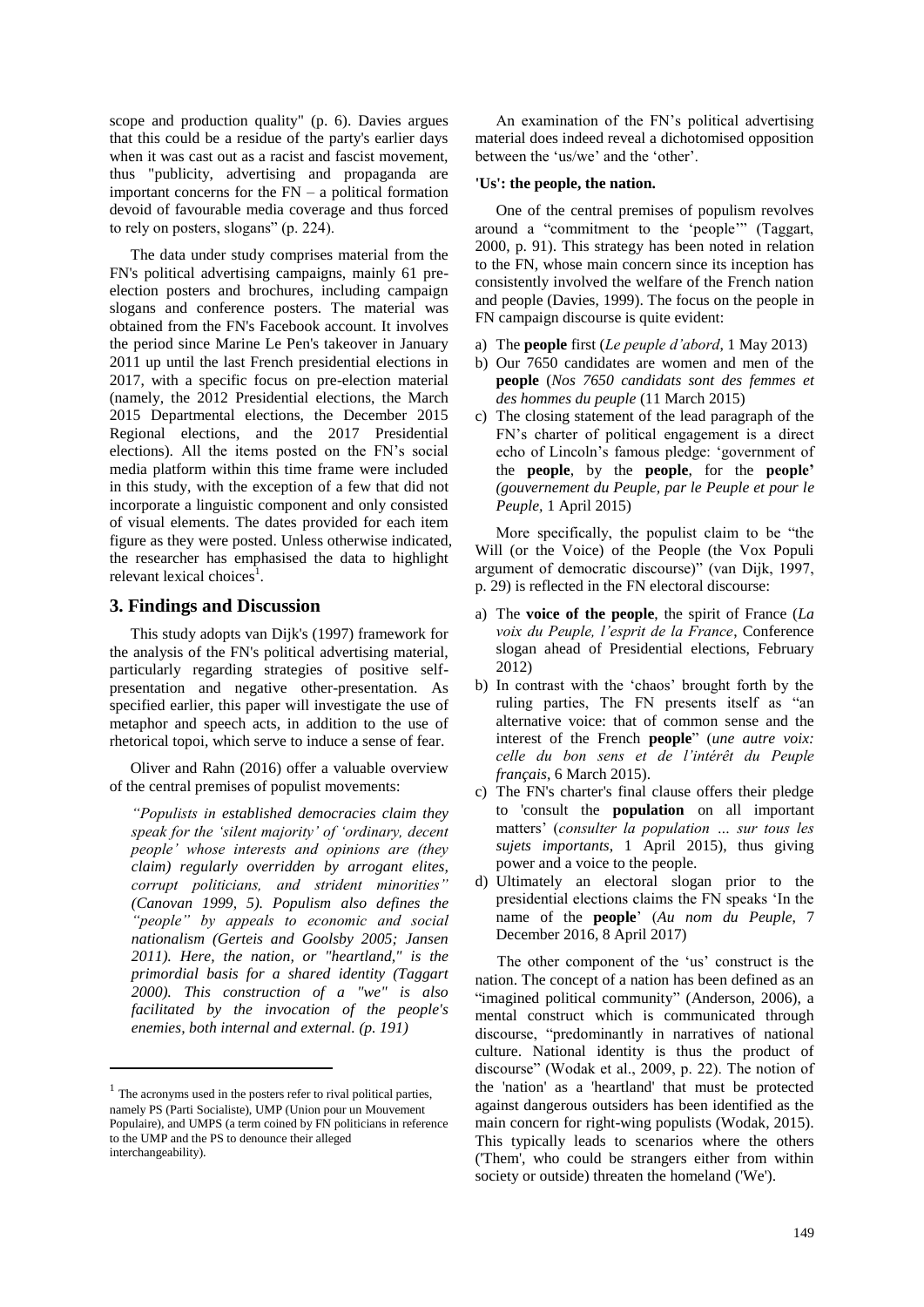It is significant to make the connection in this context between the nation as a family and the concept of patriotism. In his brief account of the *Metaphor of the Nation as Family*, Lakoff outlines the image of a 'patriot' (from Latin *pater*, 'father') who loves his fatherland (as cited in Musolff, 2016, p. 28). This takes particular significance with the frequent references to patriotism and the 'patriots' in FN electoral material. Following her election as President of the FN, Marine Le Pen immediately delineates her outlook as a "patriotic revolution" (*Révolution patriotique,* 14 January 2011). Similar associations are evident through FN members' self-reference as 'les patriotes' and 'les candidats patriotes' (11 March) 2015), in addition to the predication "the patriots in power" in the run-up to the presidential elections (*Les patriotes au pouvoir,* 8 July 2016). Finally, the FN"s proposal to save French manufacturer Alstom relies on the appeal to "economic patriotism" (*Sauver Alstom grâce au patriotisme économique,* 26 Sept 2016).

The pivotal position the "nation" occupies in FN discourse is quite evident in the lead paragraph of the 'Charte d'engagement politique' which encapsulates the central notions essential for the survival of the nation: sovereignty and independence (*Le FN défend la souveraineté Nationale et l"indépendance de la nation*, 1 April 2015). As for the last post before the 2017 presidential elections, it offers a simple, brief, three-word slogan in monochrome text, against a blank background: "Choose France" (*Choisir la France*, 5 May 2017), with 'La France' graphologically foregrounded in bold font.

As noted by Davies (1999) in his study of the FN, "The party"s emphasis on the nation as a key ideological tenet dates from its formation in 1972" (p. 66). In this context, it is significant to remember that while the party has undergone a rebranding process as of June 2018 (from *Front National* to *Rassemblement National*), it is quite revealing that the 'National' element remained the constant that ensured the continuity between the two directions.

#### **'The other': political opponents, the EU, immigrants**

A central feature of populism is its divisive nature (Oudenampsen, 2011, p. 124) as it characteristically creates an "antagonism of "us versus them"" (Greven, 2016, p. 1). Discussing the discursive strategies employed in right-wing populist rhetoric, Wodak (2015) highlights the characteristic campaigning strategies that rely on creating fundamental dichotomies based on positive self-presentation and negative other-presentation.

While the self ('us/we') is thus set in binary opposition to the 'other', otherness can be multidimensional. As outlined by Hoheneder (2011):

*The extreme right reinvented community by exclusion, by igniting nationalist feelings and* 

*directing them against everything alien: against immigrants and asylum seekers, against the political elite and European integration. … The argument worked because it offered an explanation for almost every problem on earth. For shrinking welfare budgets (lazy immigrants), for rising costs of housing and food (the European currency) and unpopular politics (corrupt politicians). (pp. 166-7)*

An examination of the data reveals that the 'Other' in FN political discourse essentially takes three main forms, along the lines laid out by Hoheneder: political opponents, the European Union, and the immigrant population in France.

A universal strategy adopted by politicians to win electoral support relies on attempts at discrediting the opposing party to minimise their chances of achieving victory (Cabrejas-Peñuelas & Díez-Prados, 2014). This can be accomplished in various ways, though typical strategies essentially include highlighting other parties" perceived failures, such as economic inefficiency, weak stances against crime or terrorism, and corruption (Curini, 2018).

Apart from denouncing opponents' policies on issues such as unemployment, unsuccessful financial policies, laxity towards immigration (e.g. 6 March 2015; 18 April 2016), FN discourse often relies on argumentation ad hominem, i.e. discrediting opponents through an attack on their character or personal attributes (Wodak, 2015). This is evident in the following posters: accusing the UMP (7 March 2015) and former president Sarkozy (19 July 2016) of mendacity and hypocrisy; levelling charges of racism against PS members (11 March 2015); and presenting an unflattering semiotic depiction of presidents Sarkozy and Hollande as zombie-like figures (21 April 2015). All of these examples do indeed confirm the tendency of right-wing populists to vilify the "others" and undermine their credibility (Wodak, 2015).

While the FN"s relationship with Europe has been ambivalent since the early days of Jean-Marie Le Pen (Davies, 1999), evidence from election campaign posters produced over the past decade suggests that the FN"s hostile attitude towards the European Union has far from subsided. Indeed, in the FN"s discursive construction of the harmful 'other', the EU figures predominantly as a malicious, abusive and ultimately toxic entity as the following posters reveal:

- a) the EU is semiotically portrayed as a patronising figure, abusing its power over a seemingly subservient and defenceless France (28 October 2014)
- b) France is depicted as incurring major financial losses due to the EU"s plans to support the Euro (21 April 2015)
- c) The headline "How the European Union is wrecking you" provides alarming figures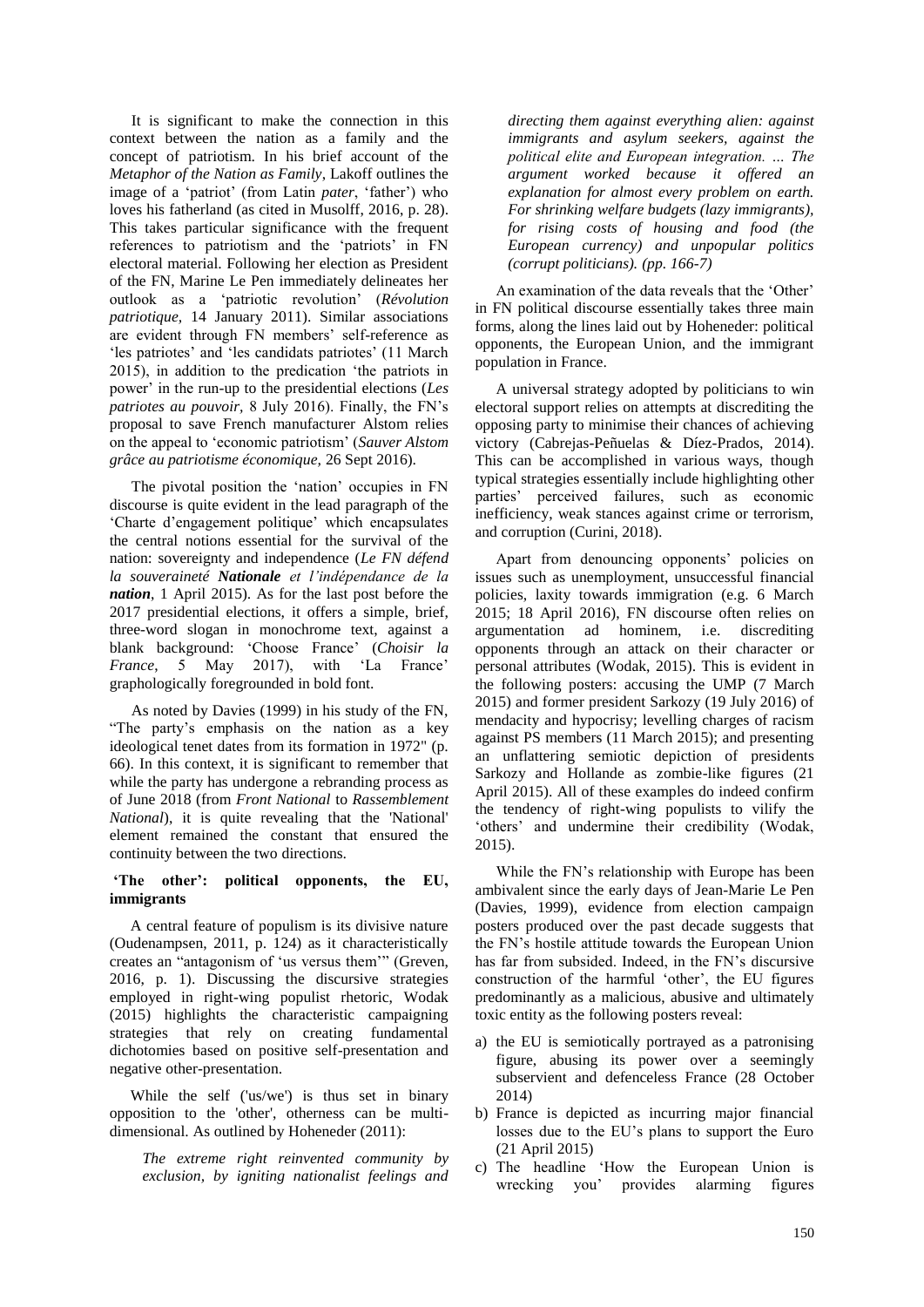(*Comment l"Union Européenne Vous ruine*, 6 April 2016)

d) The EU is described as "poisoning us" (*L"Union Européenne nous empoisonne,* 18 April 2016)

Traditionally the most easily constructed category of 'other', immigrants inherently pose a challenge by virtue of their difference. While this makes them an easy target for wariness and suspicion in relation to native populations, "populists often use emotionally exciting language, for example, hyperbolic exaggerations or metaphors to arouse the emotions of their audience and to raise prejudices against immigrants" (Kienpointner, 2005, p. 226).

In his study on conservative elite discourse and racism, van Dijk (1993) notes how the consequences of immigration are often "portrayed in terms of social, economic, and cultural catastrophe, and hence as a fundamental threat to white society." (p. 90) This is confirmed by Rydgren (2007) who argues that,

> *For the radical right, immigrants are a threat to ethnonational identity; second, they are a major cause of criminality and other kinds of social insecurity; third, they are a cause of unemployment; and fourth, they are abusers of the generosity of the welfare states of Western democracies, which results in fewer state subsidies, etc., for natives. (p. 242)*

Consequently, immigrant groups typically receive more attention for potentially negative practices and their repercussions than for any positive contributions they may offer to society. Hence, particularly in a populist context, "negative portrayals highlight those negative consequences that provoke strong popular resentment and scapegoating" (van Dijk, 1993, p. 85). An overview of some key FN posters and slogans indeed reveals recurrent patterns in relation to the issue of immigration which is depicted respectively as a heavy financial burden (21 April 2015); an explosive device (24 April 2015); and a source of 'tension', associated with 'exorbitant costs', 'unprecedented regression', 'violence' against women (namely assault, rape and harassment), 'criminal networks" that are exploiting migrant children in Europe (child trafficking, forced labour and prostitution), and ultimately "terrorism" and the Islamist "threat" (18 March 2016).

### **3.1 Topoi**

One of the most common strategies adopted in constructing the 'other' involves appealing to negative emotions by tapping into feelings of insecurity and social unease. Discussing the centrality of fear to modern societies, Wodak (2015) draws on the work of sociologist and media expert Dick Pels who identifies a broad range of social and political concerns that appeal to the voters. These include the fear of unemployment, loss of cultural values, threats to national security, suspicion towards immigrants,

disillusionment with the ruling class, etc. While the reasons behind various types of crises are manifestly diverse, Wodak notes the nearly uniform response of right-wing populist parties which tend to provide simplistic answers typically through the framing of 'others' as being responsible for all the grievances of the "people", arguing that such strategies lead to a "normalisation" of discriminatory rhetoric which is conducive to a climate of fear (Wodak, 2015). As emphasised by Reyes (2011), "Fear is perhaps the most effective emotion to trigger a response" and "is often developed in political discourse by a process of demonisation of the enemy, and that process is linguistically realised by attributes (such as negative moral attitudes)" (p. 790).

In her study of the discursive strategies employed in right-wing populist rhetoric, Wodak (2015) discusses the use of topoi such as the topos of threat, the topos of urgency, the topos of saviour, etc. in the process of constructing the fearful other. The following section will investigate the common topoi found in FN electoral discourse, namely in terms of recurrent "leitmotifs" (Wodak, 2009a, p. 119) that operate as ready-made statements typically used as basic arguments not requiring justification (van Dijk, 2013).

#### *3.1.1 Topos of danger*

While Wodak (2015) demonstrates that the topos of threat is frequently employed in the context of migration in order to intensify the idea of the dangerous 'Other', an investigation of FN campaign material reveals that the topoi of danger and threat are evoked frequently in relation to various 'threats".

At the lexical level, this is achieved through the use of terms such as *chaos*, the *explosion* of unemployment, *attacks* against the family policy, increased *insecurity,* the Islamist *threat* (6 March 2015); the *explosion* of immigration (24 April 2015); health in *danger,* the UMPS *harms* health severely (19 March 2016); the EU is *poisoning* us (18 April 2016).

At the semiotic level, immigration is graphically depicted as a time bomb (24 April 2015, above), while a genetically modified corn ear is held by a person dressed in a protective suit with gloves and goggles as if exposed to a hazardous substance (18 April 2016, above).

Such depictions resonate with earlier studies on the discourse of the FN and its core values. According to Davies (1999), "the focus has remained the structure of party discourse: the emphasis on the nation and on the threats that, in the FN"s view, jeopardise national integrity" (p. 221).

#### *3.1.2 Topos of numbers*

In addition to the topos of threat, van Dijk (1993) highlights another strategy which he terms the 'numbers game' and which is typically used in the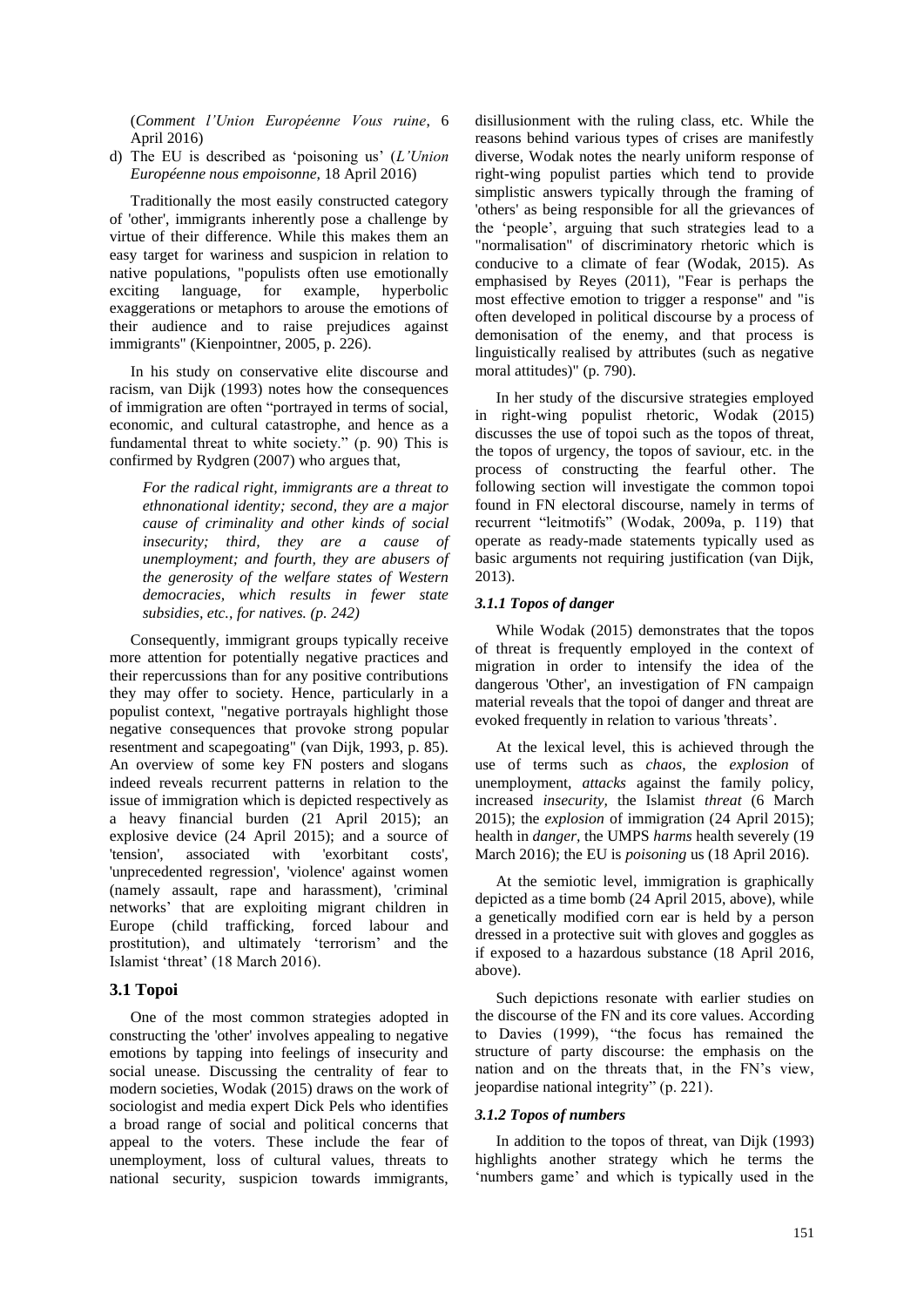negative representation of immigrants: "This rhetorical use of quasi-objective figures, convincingly suggesting how many "come in" every day, week, month, or year, is one of the most compelling scare tactics in the formation of public opinion." (p. 107).

As noted by Davies (1999), the founder of the FN Jean-Marie Le Pen knew well how to exploit figures: "From nothing more than a set of complex official statistics, the FN leader [was] able to create an ambience of fear and unease" (p. 158). A cursory examination of the FN data reveals that Marine Le Pen adopts a similar strategy as she conveniently selects and presents alarming figures about unemployment (18 March 2016), the economy (21 April 2015), the European Union (6 April 2016), immigration (18 March 2016), and the Islamist threat (2 July 2015). Interestingly, these posters reveal that the topos of numbers no longer revolves exclusively around immigration as the scope of perceived threats has been ostensibly expanded.

#### *3.1.3 Topos of saviour*

With the overwhelming existence of perceived dangers and threats, the need for a 'rescue narrative' becomes urgent. Thus, the topos of the saviour protecting 'us' against 'them' is another feature commonly found in right-wing populist discourse (Wodak, 2015). Wodak notes that the saviour figure often takes the shape of a "charismatic leader" who employs "aggressive rhetoric". While it is common for politicians to adopt theatrical elements in their political performance and communications (Greven, 2016), an examination of the FN electoral advertising material reveals a recurrent semiotic representation featuring a powerful and evocative image of the FN"s leader.

Prior to the regional elections of 2015, the FN published a poster of Marine Le Pen, confident, radiating positivity and optimism, with the buoyant predication "Force for the future" (*Force d"avenir,* 5 June 2015). With the promise of a better future and the implication of salvation from "chaos" and the multiple threats facing the French nation, Marine is indeed presented as a saviour endowed with redeeming powers. Other posters present Marine in a similar light, alternatively glorious, authoritative, protective, welcoming, but suggestively, always in a Christ-like posture with her arms wide open (17 October 2014, 8 July 2016).

Drawing on Butterwegge's study of right-wing populist and extremist movements which successfully gathered electoral support by depicting themselves as taking an anti-establishment stance, Wodak (2015) notes the construction of the leaders' image "as saviours, saving 'the people' from threat and danger (mostly from "outside"), and as saving the welfare state for 'Us'." (p. 28). Evidence of this feature was also found in a poster published prior to the 2017 presidential elections and referred to earlier in this

study, proposing to "**save** Alstom thanks to economic patriotism" (*Sauver Alstom grâce au patriotisme économique*, 26 September 2016).

These findings are aligned with Stoica's (2017) discussion of the ethos of populism and the rhetorical strategies it relies on in a bid to communicate messages that can be effortlessly grasped by drawing on recognisable narratives that appeal to the public.

# **3.2 Metaphors**

In conceptual metaphor studies, a metaphor is framed as a cognitive operation that involves a transfer of meanings from one experiential domain to another, the source domain being typically familiar from personal or social experience (Lakoff & Johnson, 1980; Kövecses, 2002). Metaphors are a crucial element of human life as they enable us to understand and interpret the world. More importantly, metaphors "play a central role in the construction of social and political reality" (Lakoff & Johnson, 1980, p. 159). While Chilton (2004) identifies metaphorical reasoning as a central feature of political discourse, van Dijk (2000) further highlights the critical potential of metaphors to manipulate meaning and influence the construction of social representations of in- and outgroups. Discussing the significance of the use of metaphor in political discourse, Musolff (2016) argues that far from simply creating associations by referring to certain concepts, metaphors have an additional function that can serve "to make an emotional and persuasive appeal, and/or to reassure the public that a perceived threat or problem fits into familiar experience patterns and can be dealt with by familiar problem-solving strategies" (p. 4).

The following section will discuss the use of metaphor in the FN"s political advertising discourse by identifying two broad categories frequently employed in the data under investigation.

### *3.2.1 Positive metaphors*

An examination of the metaphorical element in FN discourse reveals a general trend towards positive self-presentation, with predominant themes such as *hope, spring, revolution, awakening* variously associated with its leader, individual members or the party at large.

In the first poster issued following Marine"s appointment as President of the FN, the inauguration of her era is hailed as being no less than a "patriotic revolution" (*Vers la révolution patriotique*, 14 January 2011). For labour day celebrations a few months later, another hopeful slogan was selected to promote further the idea of a dramatic change and a revival, indeed, a 'social spring' *(Avec Marine, pour un Printemps social*, 8 April 2011). Along the same lines, a conference organised by the FN ahead of the 2012 French presidential elections bore the sanguine title of "Cape Hope" (*Cap Espérance*, February 2012). As for the youth wing of the FN, they unequivocally declared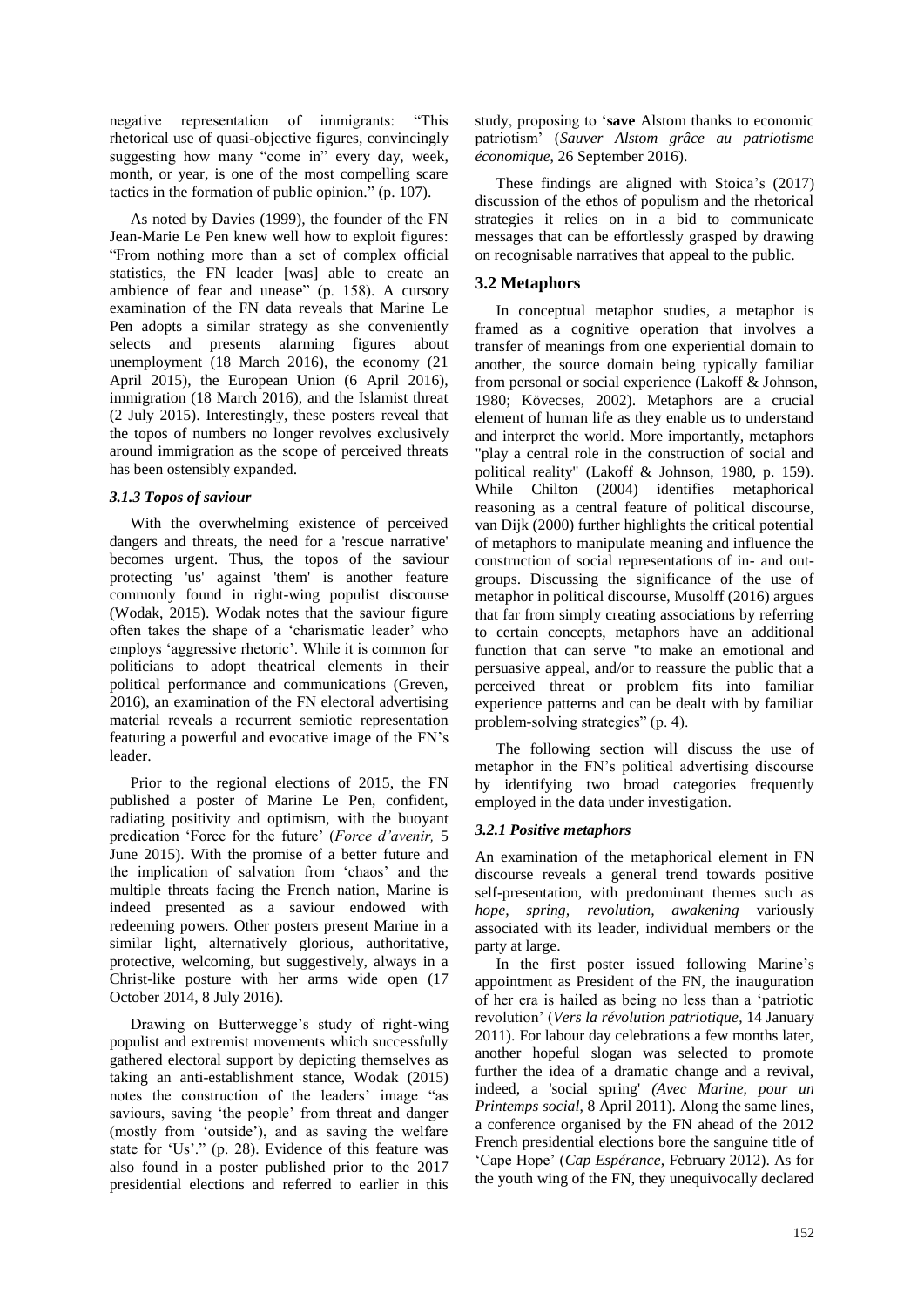themselves, under the leadership of Marine Le Pen, to be the embodiment of 'French awakening' (Jeunesse FN: *Nous sommes le réveil français*, 25 April 2013).

It is significant to note the distinctively positive mood during the first few years of Marine Le Pen"s mandate (2011-2013), which subsequently undergoes a dramatic shift as the focus is transposed to the topos of threat, thus the need for *defence* and *protection*. Indeed, as the data below reveals, from 2015 onwards, positive Self metaphors are often presented in direct opposition to negative ones depicting the Other. A poster presented in a letter format as a direct address to the French citizen foregrounds the sense of immediacy and highlights the message's urgency (6 March 2015). Faced with the 'chaos' generated by the ruling political parties, the FN proposes in the personal 'letter' to 'transform the legitimate revolt of the French into **hope'** (*transformer la légitime révolte des français en espoir*), presenting itself as "the **wind of renewal**" (l*e vent du renouveau*) and offering an "alternative **voice**" (*une autre voix*) representing the interests of the French people. Similarly, following the constant threats posed by the allegedly disastrous policies of the UMPS and the rising threat of immigration highlighted previously, a compelling poster referred to earlier features Marine Le Pen as a "**force** for the future" (*force d"avenir)*, arms wide open in a Christ-like posture, with a confident smile, simultaneously protective and full of promise (5 June 2015). In the same seemingly redemptive vein, Le Pen proposes in another poster a list of steps designed to lead France on "the **path** towards national recovery" *(le chemin du redressement national,* 19 March 2016). This metaphor resonates with previous literature on political metaphor, suggesting a conceptualisation of political leadership and action through movement or journey metaphors (Chilton, 2004, p. 52).

Ultimately, a powerful visual metaphor is presented in a poster issued in the wake of the 2016 British referendum, depicting chained hands breaking free in juxtaposition to the words: "Brexit, and now France!' (24 June 2016). The metaphorical associations are clear: following the Brexit vote, a new hope was restored with the promise of "**freedom**" from the shackles imposed by the European Union.

#### *3.2.2 Negative metaphors*

Studies of manipulation in political discourse have pointed out the tendency towards the use of metaphors drawing on the topoi of danger and disaster, often with detrimental effects. As highlighted by Kienpointner (2005), "politicians in general, and especially right-wing populists, can often be accused of using metaphors to arouse dangerous emotions such as fear and hate in the population." (p. 229).

An analysis of the data reveals that the most prominent metaphorical field evident in the FN"s discourse relates to the metaphors of war, aggression, fighting and destruction. In a campaign poster

immediately preceding the departmental elections of 2012, all political parties in France are depicted as being united in their motion "to **fight** the FN" (*lutter contre le Front National*), a message dramatically rendered as a list of 13 points (all including the item above repeated consecutively) exclusively targeting the FN (2 March 2015).

Furthermore, in stark contrast to the positive tone of the FN"s proposal discussed above (6 March 2015) promising to lead the dissatisfied French population to a better place ('hope', 'wind of renewal'), the second half of the poster is dedicated to the UMPS who are attributed extremely negative values linking the outcomes of their policies to **'chaos'** (repeated twice) and accusing them of "complete failure" *(en échec total).* A list of items follows, outlining the failings of the previous and current administrations in highly metaphorical terms: rising unemployment levels are rendered as an "**explosion**" *(explosion du chômage)*; economically, a decrease in purchasing power is depicted as a "**collapse**" (*effondrement du pouvoir d'achat)*; socially, family policy is perceived to be under "**attack**" *(attaques contre la politique familiale*); a sense of increasing 'insecurity' *(augmentation de l"insécurité)* conjures up feelings of vulnerability to potential threats and the absence of protection, as the nation is portrayed in a state of passive "submission" to the European Union *(soumission à l"Europe de Bruxelles)* and also in a critically 'weak' position in relation to immigration and the 'Islamist **threat**" *(faiblesse face à l"immigration et à la menace islamiste).*

A subsequent poster issued in the following month and referred to earlier develops the last point further, linking the UMP and the PS to an existential threat facing the French nation (24 April 2015). Under their auspices, the poster implies that the immigration process (visually represented as a **time bomb** with the fuse ignited by both parties) will explode and blow up the Hexagon (symbolically depicted by its map). This resonates with the findings of van Dijk's (1993) study of the representation of immigration as being "out of control" with the concomitant image of the "explosion of a demographic time bomb that must be feared" (p. 108).

Finally, the metaphor of the Nation as a Person (Musolff, 2016) is evident in the poster proposing "to give France back its freedom" (19 March 2016), offering a poignant depiction of a country forcefully held prisoner: "European conventions are **imprisoning** our country" *(les traités européens emprisonnent notre pays)* and "France cannot remain a **prisoner** to ancient European treaties that **harm** our country" *(la France ne peut rester prisonnière aux anciens Traités européens qui font du mal à notre pays)*.

Thus, the predominance of war metaphors relating to aggression (fight, attack), danger (threat, explosion,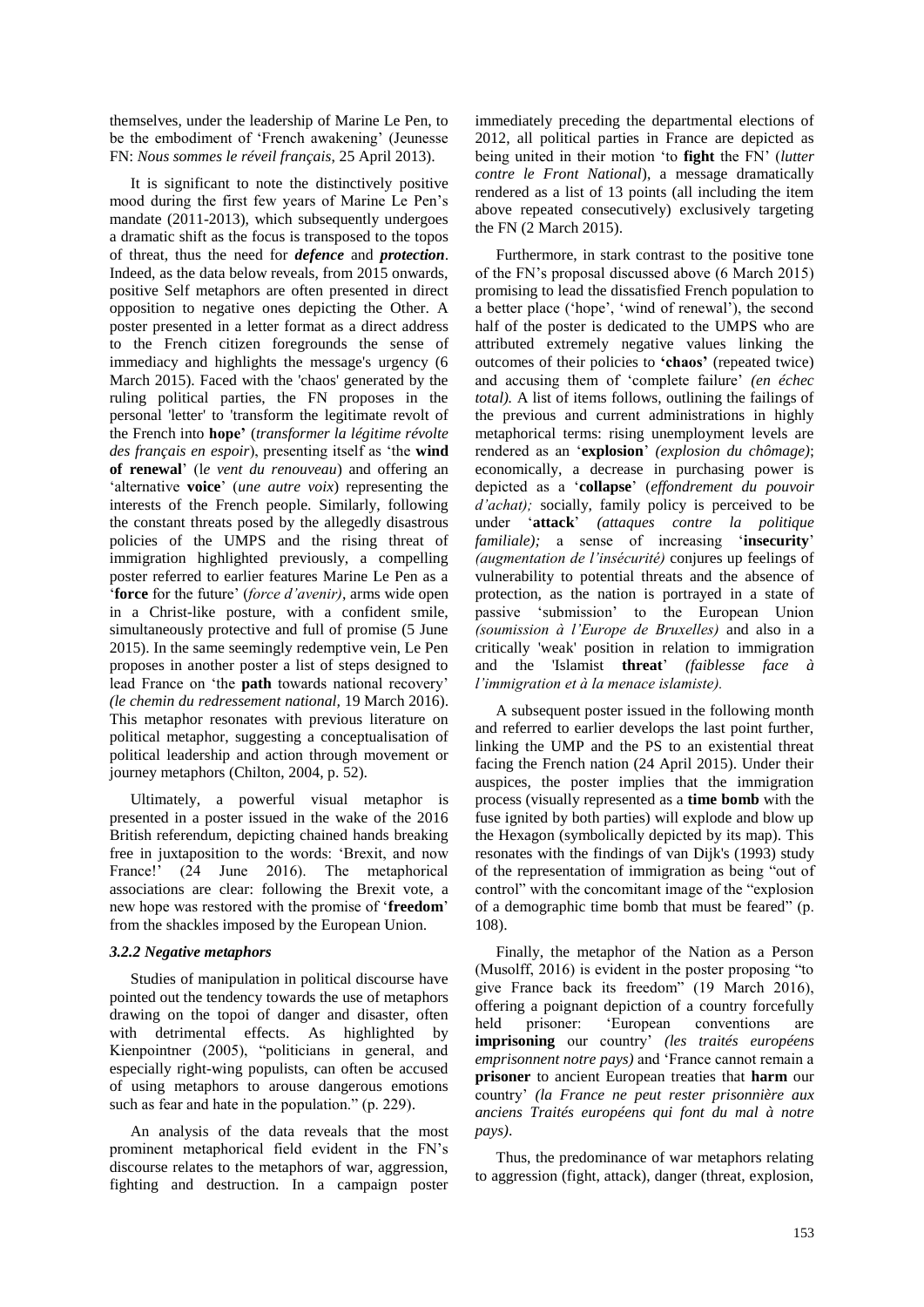time bomb), destruction (collapse, chaos), and the consequences and repercussions of war (insecurity, imprisonment) serves to construct a permanent threat albeit in various guises (political opponents, the EU, immigrants, Islam…). This corresponds with the findings of previous studies on populist discourse, namely that "right-wing populists strategically and tactically use negativity in political communication", including reference to "violent metaphors" (Greven, 2016, p. 1).

In conclusion, this examination of the data provides substantial evidence that FN political discourse does rely on the strategies of positive selfpresentation and negative other-presentation reflecting van Dijk"s (1997) ideological square where "we, our people and our actions and properties will tend to be described in metaphorical meanings that derive from conceptual fields with positive associations, whereas the opposite is true for the description of our political opponents or enemies" (p. 36).

These findings resonate with Kaya and Tecmen"s (2019) discussion of the process of othering which populists engage in by capitalising on fear as a tool to mobilise the public and gain support. They also correspond with Cervi et al.'s (2020) findings concerning the communicative force of right-wing populist politicians" discourse and the dichotomous representations they resort to in order to legitimise their anti-immigrant stances.

### **3.3 Speech Acts**

Speech Act Theory attempts to account for how speakers use language to accomplish intended actions and is thus of particular relevance in the context of political discourse where, in the process of what Fairclough terms the "manufacture of *consent*" (1989, p. 4), politicians constantly strive to influence opinion, promote their agenda and persuade voters to support them in the electoral process. For this purpose, they commonly resort to making promises, issuing warnings, making accusations, discrediting opponents, etc. However, all of these are often achieved by means of indirect speech acts. In their discussion of the pragmatic dimension of discourse, Chilton and Schäffner (2002) note that many of the speech acts produced in political discourse are not performed explicitly but rather communicated as implicit accusations, blame and criticism of others.

The analytical framework adopted in this paper is based on Searle"s (1979) speech act classification, particularly in terms of:

- a) **Assertive**s which commit the speaker to the truth of the expressed proposition.
- b) **Directives** whose purpose is to get the hearer to perform an action.
- c) **Commissives** that commit the speaker to a future course of action.

In his analysis of *The Language of Fear,* Cap (2006) notes the "complex directive force" of speech acts of assertion, which in addition to indicating the speakers' firm commitment to the truth of their claims, can also function as a crucial persuasive device (p. 28).

The following section investigates the speech acts most commonly used in the FN"s electoral campaign material, particularly in terms of slogans. A "petition" launched by the FN questioning France's financial contribution to the European Union is based on an **assertive** speech act challenging the latter's authority: "It is not up to the European Commission to decide for us!" *(Ce n"est pas à la commission européenne de décider pour nous!,* 28 October 2014).

Subsequently, the campaign for the 2015 French departmental elections (6 March 2015) provides substantial evidence of **directives**: first, through an exhortation: "Let us defend social justice, sovereignty, the identity of France and the unity of the Republic!' *(Défendons la justice sociale, la souveraineté, l"identité de la France et l"unité de la République!)*; followed by a prohibitive: "no abstention!" *(pas d"abstention!);* and an ultimate appeal inciting people to take action: "vote!" *(votez!).* The argument concludes with a **commissive** offering the promise that the people will have 'elected representatives' *(Vous aurez des élus!)* rather than an unwanted class of political figures imposed on them, provided they vote for the FN.

In the run-up to the regional elections of December 2015, the FN draws on the topos of danger discussed earlier, highlighting the perceived threat of immigration (24 April 2015). The semiotic representation of immigration as a time bomb is accompanied by a double speech act involving simultaneously an **assertive** (warning about an imminent "explosion") and a **directive** highlighting the urgency of taking immediate action, reinforced through the use of graphological foregrounding *("il est URGENT d"agir").*

Another poster is designed to attract further electoral support based on a **directive** in the form of an invitation to join the FN *(adhérez!)*, reinforced at the semiotic level by the accompanying photo discussed earlier, presenting a smiling Marine in a welcoming posture with her arms wide open (5 June 2015).

The topos of threat emerges again in an alarmist poster (2 July 2015) about the growing number of Salafi mosques in France, followed by a call for action through a double **directive:** "*sign* the petition to *demand* their closure" *(Signez la pétition pour exiger leur fermeture).*

A few months ahead of the regional elections of December 2015, the FN issues another forceful call for voters to actively participate by reminding them of the need to register for the forthcoming elections (22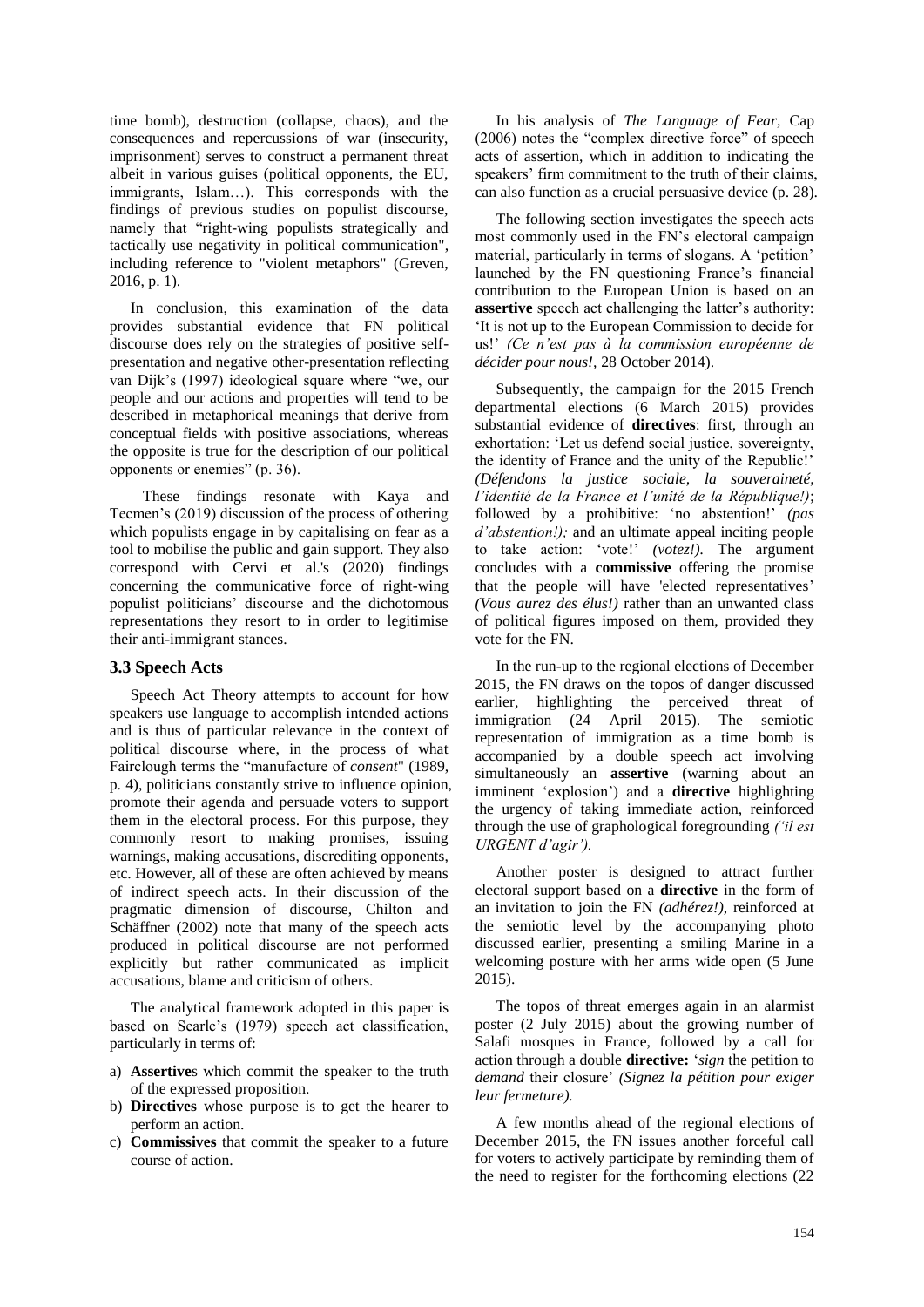July 2015). The message, communicated through the use of **directives,** is brief but clear: although formulated in the infinitive form, it presents an indirect speech act with the illocutionary force of exhortation, urging voters 'to stop enduring, to act!' *(Cesser de subir, agir!);* in other words, actively taking matters into one"s hands (implicitly, by voting FN) rather than passively suffering the repercussions resulting from the outcome of the elections. While this echoes an earlier message communicated during the departmental elections campaign (6 March 2015), this slogan is all the more effective due to the juxtaposition of the antithetical verbs 'subir' and 'agir'.

Finally, an appeal to voters for the 2017 presidential elections is presented in an engaging question/answer format, the answer obviously consisting of a **directive** inciting voters to "support" Marine *(Convaincus par le discours de vérité de Marine? Soutenez-la!).* The claim about the candidate's discourse being the 'truth' is semiotically reinforced by the accompanying picture of Marine in an assertive posture, with a direct gaze, commanding and confidence-inspiring (9 February, 22 June 2016).

Another dimension of speech acts evident in FN campaign slogans relies on the use of binaries formulated in terms of strong categorical assertions (*YES/NO for…*) capitalised for emphasis and affirming unequivocal support for France while rejecting the 'other' in its various manifestations (political opponents and their policies, the European Union and its multinational initiatives, Islamism, etc.)

|  |  | Table 3.1. Yes/No assertives in FN political posters |  |  |  |
|--|--|------------------------------------------------------|--|--|--|
|--|--|------------------------------------------------------|--|--|--|

| YES                                                     | N <sub>O</sub>                                                                                                                                                                                                                                           |
|---------------------------------------------------------|----------------------------------------------------------------------------------------------------------------------------------------------------------------------------------------------------------------------------------------------------------|
| OUI la France!                                          | NON à l'Islamisme                                                                                                                                                                                                                                        |
| (4 April 2012, French presidential elections 2012)      | $(15$ January 2011)                                                                                                                                                                                                                                      |
| Dites OUI à la France!<br>(23 April 2014, EU elections) |                                                                                                                                                                                                                                                          |
| OUI au patriotisme!<br>OUI aux départements!            | NON à Valls et aux mensonges de l'UMP!<br>(20 March 2015, French departmental elections)                                                                                                                                                                 |
|                                                         | Pour nous, c'est NON!<br>(Loi el-Khomri,<br>27 February 2016 and 10 March 2016)<br>Je dis NON au chômage en masse<br>Je dis NON à la justice des multinationales<br>Je dis NON à la ruine de l'agriculture française<br>Je dis NON au boeuf aux hormones |
|                                                         | Je dis NON aux OGM<br>$(26$ October $2016)$                                                                                                                                                                                                              |

The data above reveals the significant predominance of **assertives** in FN political campaigning discourse, contesting existing policies, warning about their potential repercussions, and offering a categorical rejection of the status quo along with a strong affirmation of the FN's devotion and commitment to the nation. Significantly, Le Pen"s speech act of rejection acquired particular prominence at the start of her active political involvement in the departmental and regional elections of 2015, where she initiated a distinctive tradition setting herself up against the various parties in power and depicting herself as the voice of the opposition as evident for instance in the poster referred to below.

As Cap (2006) argues, "Assertion (strong, undeniable) is an indispensable element of the "us and them" rhetoric" (p. 19), primarily as it serves to reinforce the speaker's credibility and encourage the audience"s active engagement. Thus, in addition to the use of **directives** that propose a course of action aiming to "redress" the balance (*le chemin du redressement national,* 9 March 2016), the use of **assertives** adds a further directive force enhancing Le Pen's appeal.

Finally, these strategies were complemented by the presence of **commissives** offering a pledge to serve and 'protect' the people if elected.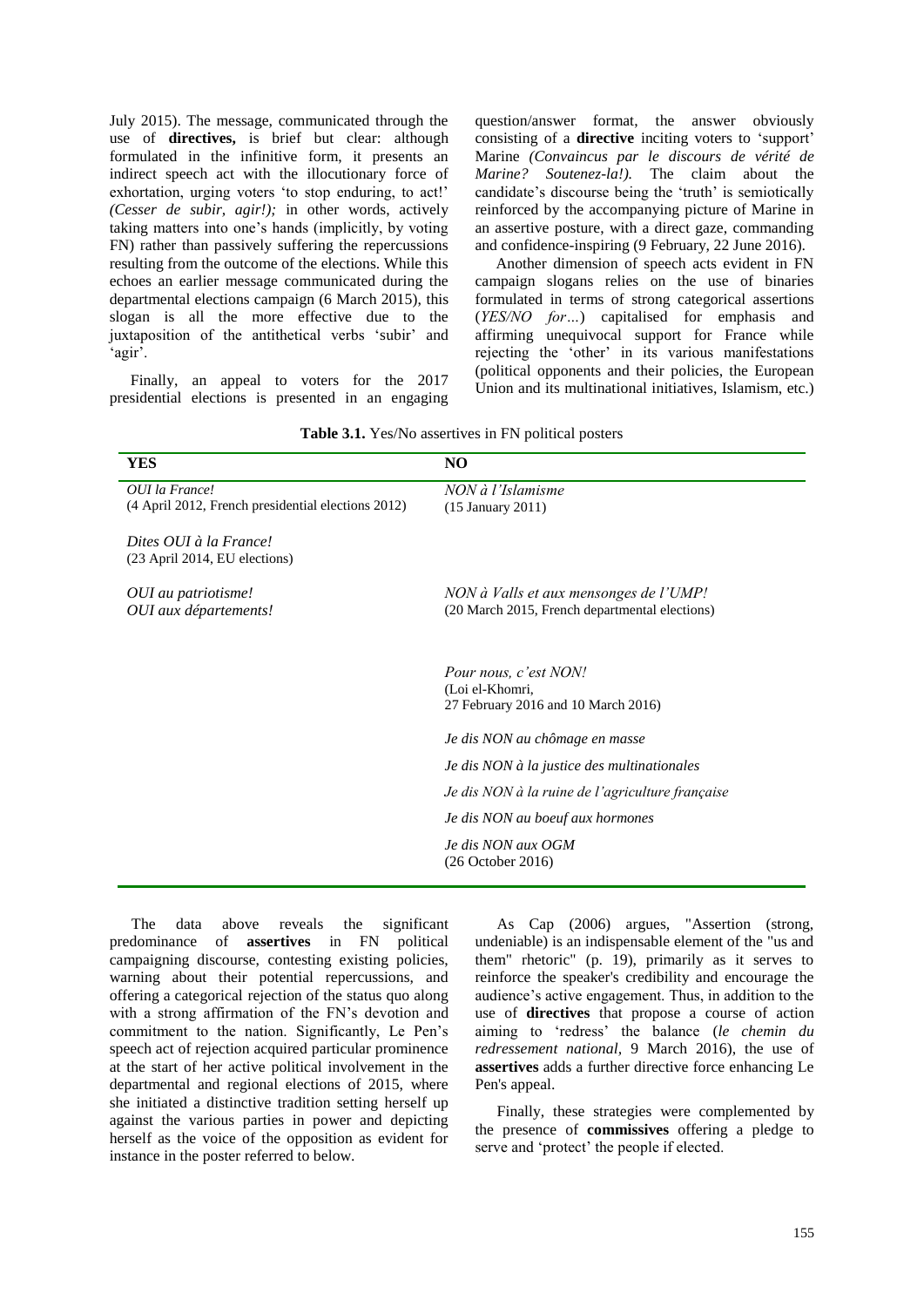# **4. Conclusion**

This paper has examined the discourse of the FN through an investigation of their electoral campaign material. What has emerged from this study is that the FN adopts typical populist tropes and strategies to broaden its electoral base and win popular support. Common themes revolve around the people (central pivot, vox populi argument, etc.), the nation (a core notion at the heart of populist discourse) and most importantly, the other (a complex construct that is a necessary component of populist discourse and that may involve any perceived threat that poses a challenge to the integrity of the people and the nation).

A crucial strategy at the core of FN discourse involves the linguistic and discursive construction of the self and the other through the use of strategies typical of right-wing populist discourse involving the appeal to emotions (particularly the feelings of fear and insecurity). While the "self" refers primarily to the FN, who claims to be the people's representative and the nation's defender, the *people* occupy a predominant position as it is with their best interests in mind that the FN proposes to fight the 'other'. As for the *other*, it variously takes the form of political opponents (the PS, the UMP, and most recently president Macron since his election), the European Union, which is perceived to be a nefarious entity detrimental to the wellbeing of the French nation, as well as the overall process of immigration (invariably depicted as a threat, with primary associations to terrorism).

The study of the FN"s use of metaphor reveals a sharp polarisation in the depiction of the Self and the Other, in accordance with the ideological square, largely through the FN's positive self-presentation through benevolent and optimistic metaphors. In contrast, the Other is portrayed chiefly through the use of war metaphors. Similarly, through the use of speech acts, the FN blames, accuses and criticises the Other, holding it accountable for the ills befalling the nation. At the same time, the Self (in the person of Le Pen) is assertive, firm, and determined in its defence of the nation and the people. Finally, both linguistic strategies are reinforced through semiotic representations enhancing the *us/them* dichotomy.

Overall, the FN consistently promotes itself as the 'resistance', indeed "a Front of refusal" (Davies, 1999, p. 135) as evident in the poster published following the outcome of the last presidential elections and promoting the FN as the "sole opposition" *(contre le gouvernement Macron… la seule opposition,* 25 July 2017). In that sense, Marine Le Pen can be seen to continue the tradition established by her father in her unwavering emphasis on the nation, its people and values, and the need to protect and defend them. However, what has also emerged is that the FN is taking a slightly different direction under her leadership. As evident from her recent initiative to

rename the party the 'National Rally' (June 2018), in the process of offering a more modern outlook and appealing to a broader base, Le Pen has significantly distanced herself from the radical image of the old FN. Apart from the bold move that led to the suspension of her father's membership to the FN, the party he founded, she has also adopted different stances, for instance, towards immigration. Indeed, while Le Pen clearly shares her father's aversion to this phenomenon, she has nevertheless approached the matter from a different perspective. Jean-Marie Le Pen's rejection of the 'foreigner' was largely based on ethnic grounds, bringing him broad accusations of racism and fascism. Nevertheless, Marine's own objection focuses instead on the social and economic repercussions of uncontrolled immigration, such as unemployment, reduced welfare, and the threat of terrorism.

Whether due to Marine Le Pen's charismatic presence or the reforms she has brought about since her appointment in 2011, the FN has evolved from being the most unpopular political party in France to becoming one of the main political forces in the country, enjoying great popularity notably among the French youth. What remains an important point of contention that deserves consideration nevertheless are the implications of the growing influence of a political party based on polarisation and driven by an exclusionary agenda, especially in the eventuality of Marine Le Pen achieving victory in the next French presidential elections.

Finally, the new direction the party has taken under Le Pen's leadership certainly offers promising prospects for future research on the evolution of the FN and its discourse. Subsequent studies can be conducted to explore the impact of the use of social media in political campaigning on the French electorate. On a broader scale, while the European political scene has received much attention, further research deserves to be dedicated to the investigation of the populist phenomenon in different contexts, expanding the scope to include South American and Asian nations.

### **5. Acknowledgement**

This research was made possible thanks to a sabbatical leave granted by the Lebanese University during which this study was conducted.

### **References**

- Anderson, B. (2006). *Imagined communities. Reflections on the origin and spread of nationalism* (2nd ed.). Verso.
- Bonikowski, B., & Gidron, N. (2016). The populist style in American politics: Presidential campaign discourse, 1952–1996. *Social Forces*, *94* (4), 1593–162.<https://doi.org/10.1093/sf/sov120>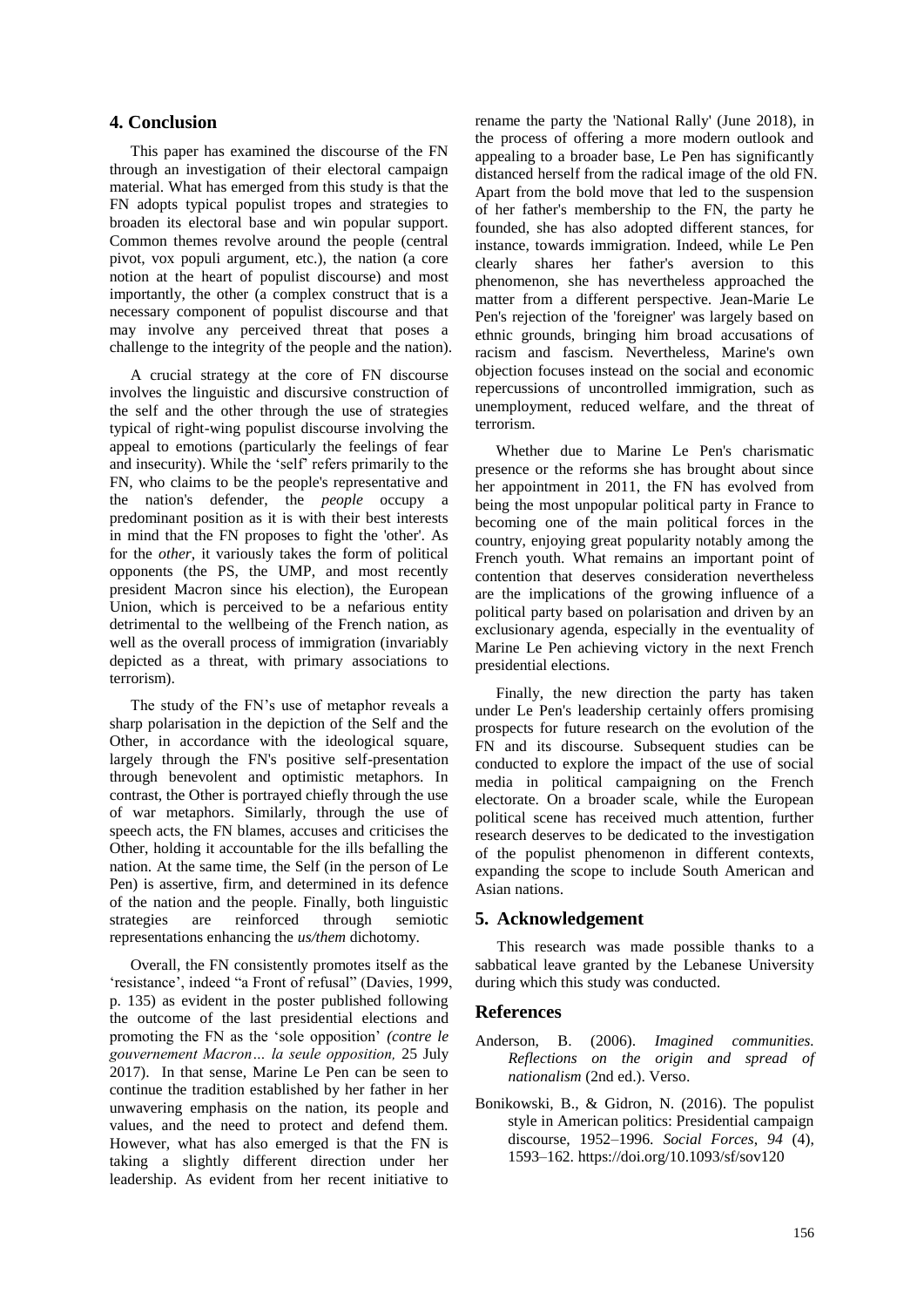- Bos, L., & Brants, K. (2014). Populist rhetoric in politics and media: A longitudinal study of the Netherlands. *European Journal of Communication, 29*(6) 703–719. https://doi.org/10.1177/0267323114545709
- Cabrejas-Peñuelas, A.B., & Díez-Prados, M. (2014). Positive self-evaluation versus negative otherevaluation in the political genre of pre-election debates. *Discourse & Society, 25*(2) 159–185. https://doi.org/10.1177/0957926513515601
- Cap, P. (2006). *Legitimisation in political discourse*. Cambridge Scholars Press.
- Cap, P. (2017). *The language of fear: Communicating threat in public discourse.* Palgrave Macmillan. https://doi.org/10.1057/978-1-137-59731-1
- Cervi, L., Tejedor, S., & Alencar Dornelles, M. (2020). When populists govern the country: Strategies of legitimisation of anti-immigration policies in Salvini"s Italy. *Sustainability, 12*, 1- 12. <http://dx.doi.org/10.3390/su122310225>
- Chilton, P. (2004). *Analysing political discourse: Theory and practice.* Routledge.
- Chilton, P., & Schäffner, C. (Eds.). (2002). *Politics as text and talk: Analytic approaches to political discourse*. John Benjamins.
- Curini, L. (2018). *Corruption, ideology, and populism: The rise of valence political campaigning*. Palgrave Macmillan. https://doi.org/10.1007/978-3-319-56735-8
- Davies, P. (1999). *The National Front in France: Ideology, discourse and power.* Routledge.
- Fairclough, N. (1989). *Language and power.*  Longman.
- Fairclough, N. (1995). *Critical Discourse Analysis: The critical study of language.* Longman.
- Greven, T. (2016). *The rise of right-wing populism in Europe and the United States: A comparative perspective.* Friedrich-Ebert-Stiftung.
- Hoheneder, B. (2011). The politics of fear and belonging. In E. Meijers (Ed.), *Populism in Europe* (pp. 159–169)*.* Green European Foundation.
- Jagers, J., & Walgrave, S. (2007). Populism as political communication style: An empirical study of political parties' discourse in Belgium. *European Journal of Political Research, 46*, 319–345. https://doi.org/10.1111/j.1475- 6765.2006.00690.x
- Jamin, J. (2009). *L"imaginaire du complot : Discours d"extrême droite en France et aux Etats-Unis.* Amsterdam University Press.

Kaya, A., & Tecmen, A. (2019). Europe versus Islam?: Right-Wing populist discourse and the construction of a civilisational identity. *The Review of Faith & International Affairs*, *17*(1), 49–64.

https://doi.org/10.1080/15570274.2019.1570759

- Kienpointner, M. (2005). Racist manipulation within Austrian, German, Dutch, French and Italian right-wing populism. In L. de Saussure & P. Schulz (Eds.)*, Manipulation and ideologies in the twentieth century: Discourse, language, mind (*pp. 213–235). John Benjamins Publishing Company.
- Kövecses, Z. (2002). *Metaphor: A practical introduction*. Oxford University Press.
- Kress, G., & van Leeuwen, T. (2006). *Reading images: The grammar of visual design* (2<sup>nd</sup> ed.). Routledge.
- Laclau, E. (2005). *On populist reason*. Verso.
- Lakoff, G., & Johnson, M. (1980). *Metaphors we live by*. University of Chicago Press.
- Marcus, J. (1995). *The National Front and French politics: The resistible rise of Jean-Marie Le Pen.* Macmillan.
- Mayr, A. (2008). *Language and power: An introduction to institutional discourse.*  Continuum.
- Moffitt, B. (2016). *The global rise of populism*. Stanford University Press.
- Mudde, C. (2004). The populist Zeitgeist. *Government and Opposition, 39*(4), 542–563. https://doi.org/10.1111/j.1477- 7053.2004.00135.x
- Musolff, A. (2016). *Political metaphor analysis: Discourse and scenarios*. Bloomsbury.
- Nai, A., & Maier, J. (2018, July). *Emotions in elections worldwide: Why candidates use fear and enthusiasm in their campaigns, and how it drives their media coverage*. Paper presented at the 25th World Congress of the International Political Science Association (IPSA), Brisbane, Australia. http://wc2018.ipsa.org/sites/default/files/ipsaevents/wc2018/papers/paper-104668-2018-07- 04t045317-0400.pdf
- Oliver, J.E., & Rahn, W.M. (2016). Rise of the Trumpenvolk: Populism in the 2016 elections. *The Annals of the American Academy of Political and Social Science*, 667(1), 189–206. https://doi.org/10.1177/0002716216662639
- Oudenampsen, M. (2011). Populist realism. In E. Meijers (Ed.) *Populism in Europe* (pp. 117–132)*.* Green European Foundation.